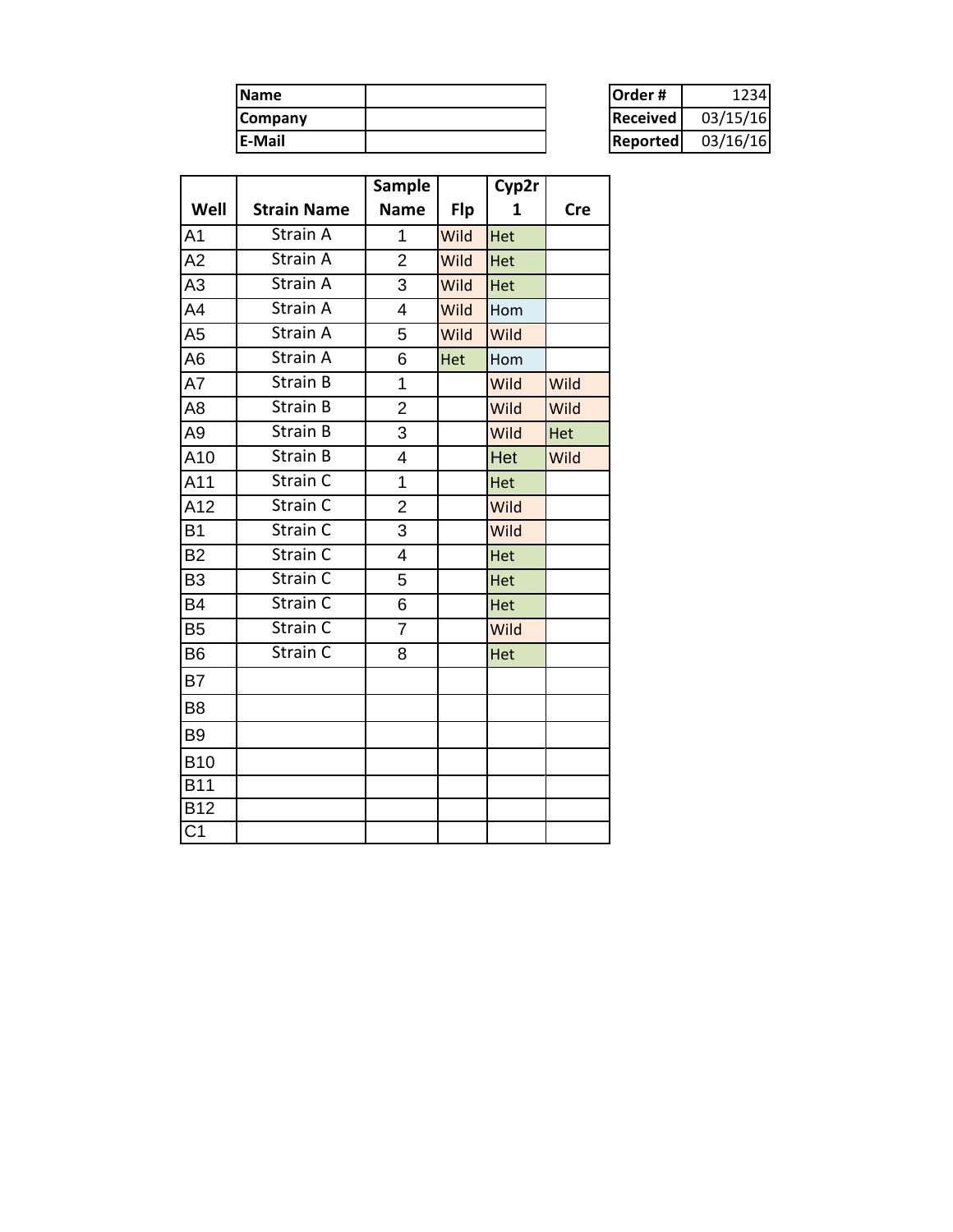|          | Key                             | 86          |                   |          |      |             | Key             | 86                    |                     |           |      |
|----------|---------------------------------|-------------|-------------------|----------|------|-------------|-----------------|-----------------------|---------------------|-----------|------|
| Method 1 |                                 |             |                   |          |      | Method 2    |                 |                       |                     |           |      |
| Name     | Tm1 Area1 Tm2 Area2 Call        |             |                   |          |      | <b>Name</b> |                 |                       | Tm1 Area1 Tm2 Area2 |           | Call |
|          | 331 84.24 43.88                 |             |                   |          | Wild |             | 331 84.33 48.21 |                       |                     |           | Wild |
|          | 332 84.42 32.72                 |             |                   |          | Wild |             | 332 84.4 52.48  |                       |                     |           | Wild |
|          | 333 84.26 39.49                 |             |                   |          | Wild |             | 333 84.43 41.25 |                       |                     |           | Wild |
|          | 334 84.28 42.47                 |             |                   |          | Wild |             | 334 84.4 47.12  |                       |                     |           | Wild |
|          | 335 84.34 47.1                  |             |                   |          | Wild |             | 335 84.45 47.23 |                       |                     |           | Wild |
|          | 336 75.99 27.68 84.13 24.59 Het |             |                   |          |      |             |                 | 336 78.79 32.94 84.65 |                     | 12.55 Het |      |
| wt       |                                 | 84.29 49.32 |                   |          | Wild | wt          |                 | 84.46 52.18           |                     |           | Wild |
| flp      |                                 |             | 76.05 19.98 84.31 | 29.6 Het |      | flp         |                 | 78.69 31.88           | - 84.6              | 19.84 Het |      |
| ntc      |                                 |             |                   |          |      | ntc         |                 |                       |                     |           |      |

Method 1. Left peak is Flp. Right peak is internal control.



Method 2. Left peak is Flp. Right peak is internal control.

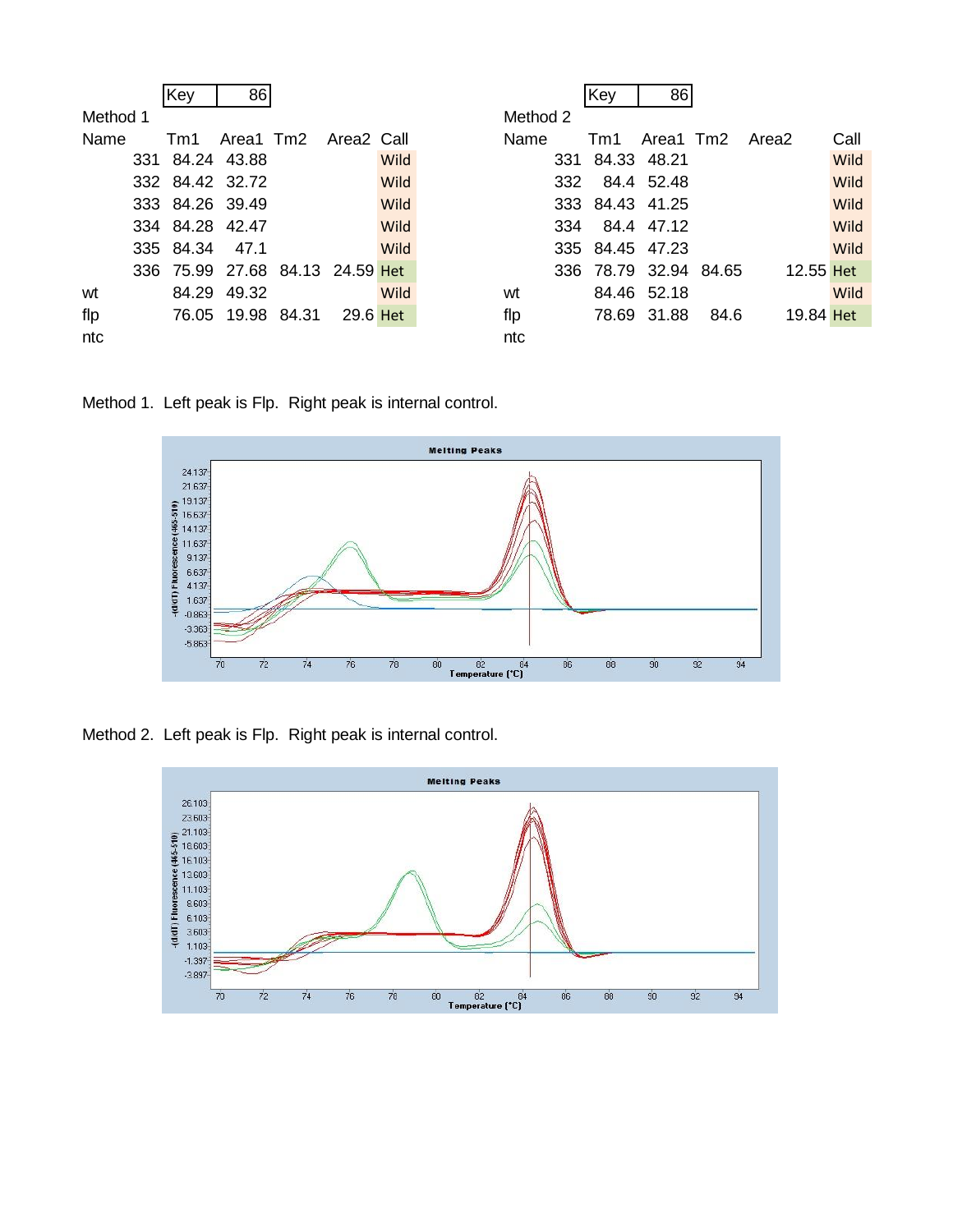| Method 1<br>Method 2 |            |       |             |        |                 |               |           |      |            |       |             |               |           |      |
|----------------------|------------|-------|-------------|--------|-----------------|---------------|-----------|------|------------|-------|-------------|---------------|-----------|------|
|                      |            | Wild  |             | Mutant |                 |               |           |      |            | Wild  |             | <b>Mutant</b> |           |      |
| Name                 |            | Tm1   | Area1       | Tm1    | Area1           | <b>I</b> Call |           | Name |            | Tm1   | Area1       | Tm1           | Area1     | Call |
|                      | 331        | 76.14 | 59.87       | 75.79  | 49.67 Het       |               |           |      | 331        | 76.28 | 58.86       | 75.79         | 58.11 Het |      |
|                      | 332        | 76.4  | 56.4        | 76     | 44.78 Het       |               |           |      | 332        | 76.91 | 27.65       | 75.99         | 52.07 Het |      |
|                      | 333        | 76.42 | 53.53       | 76.02  | 42.96 Het       |               |           |      | 333        |       | 76.52 55.09 | 75.7          | 33.41 Het |      |
|                      | 334        |       |             |        | 75.98 53.79 Hom |               |           |      | 334        |       |             | 75.78         | 56.7 Hom  |      |
|                      | 335        | 76.19 | 68.4        |        |                 | Wild          |           |      | 335        |       | 76.23 53.63 |               |           | Wild |
|                      | 336        |       |             |        | 75.87 53.29 Hom |               |           |      | 336        |       |             | 76.06         | 46.44 Hom |      |
|                      | 315        | 76.31 | 64.71       |        |                 | Wild          |           |      | 315        |       | 76.3 65.32  |               |           | Wild |
|                      | 316        | 76.22 | 75.79       |        |                 | Wild          |           |      | 316        | 76.27 | 74.09       |               |           | Wild |
|                      | 317        | 76.41 | 76.82       |        |                 | Wild +        |           |      | 317        | 76.51 | 66.88       |               |           | Wild |
|                      | 318        |       | 76.14 75.86 |        | 75.81 54.14 Het |               | $\ddot{}$ |      | 318        |       | 76.45 61.64 | 75.86         | 58.46 Het |      |
| ntc                  |            |       |             |        |                 |               |           | ntc  |            |       |             |               |           |      |
|                      | <b>279</b> | 76.16 | 63.72       |        | 75.82 51.36 Het |               | $\div$    |      | 279        |       | 76.37 57.21 | 75.86         | 54.81 Het |      |
|                      | 280        | 76.2  | 66.82       |        |                 | Wild +        |           |      | 280        | 76.06 | 61.25       |               |           | Wild |
|                      | 281        | 76.2  | 65.27       |        |                 | Wild $+$      |           |      | 281        | 76.39 | 59.46       |               |           | Wild |
|                      | 282        | 76.06 | 64.23       | 75.61  | 48.97 Het       |               | $\ddot{}$ |      | 282        | 76.23 | 53.27       | 75.72         | 48.24 Het |      |
|                      | 283        | 76.09 | 56.14       | 75.5   | 45.07 Het       |               | $\ddot{}$ |      | 283        | 76.1  | 49          | 75.54         | 56.42 Het |      |
|                      | 284        | 76.04 | 64.43       |        | 75.52 53.79 Het |               | $\ddot{}$ |      | 284        | 76.21 | 51.74       | 75.68         | 52.96 Het |      |
|                      | 285        | 76.08 | 62.2        |        |                 | Wild +        |           |      | 285        | 76.24 | 60.43       |               |           | Wild |
|                      | 286        | 75.92 | 75.32       |        | 75.42 58.35 Het |               | $\ddot{}$ |      | <b>286</b> |       | 76.06 65.24 | 75.48         | 57.86 Het |      |
| wt                   |            | 76.15 | 76.01       |        |                 | $Wild +$      |           | wt   |            | 76.13 | 59.89       |               |           | Wild |
| het                  |            | 76.23 | 75.52       | 75.69  | 64.53 Het       |               | $\pm$     | het  |            | 76.51 | 64.91       | 75.72         | 56.05 Het |      |
| hom                  |            |       |             | 74.71  | 22.89 Hom       |               |           | hom  |            |       |             | 75.7          | 17.47 Hom |      |

Method 1. Separated. Red peak is wild type.

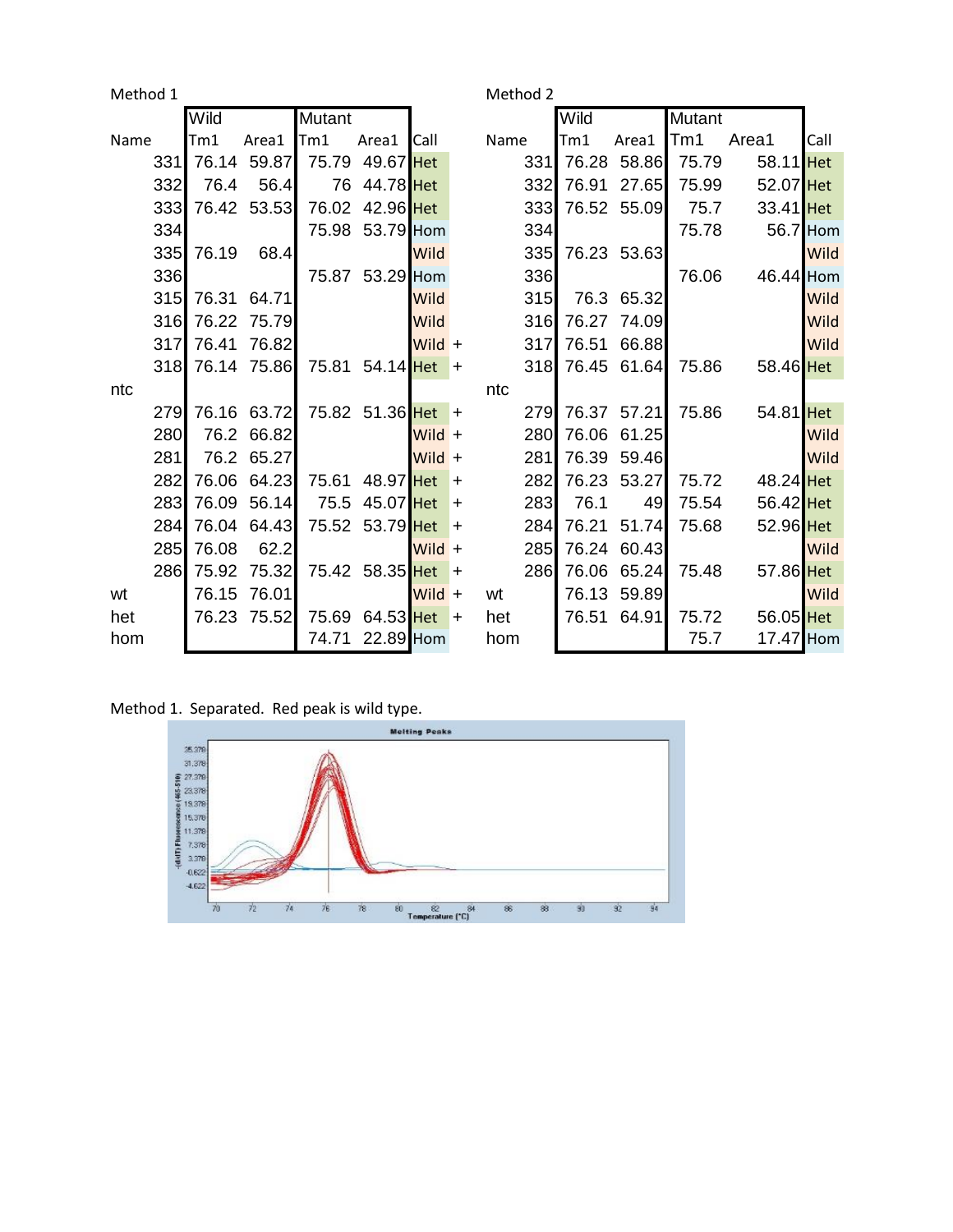Method 1. Separated. Red peak is mutant.



Method 2. Separated. Red peak is wild type.



Method 2. Separated. Red peak is mutant.

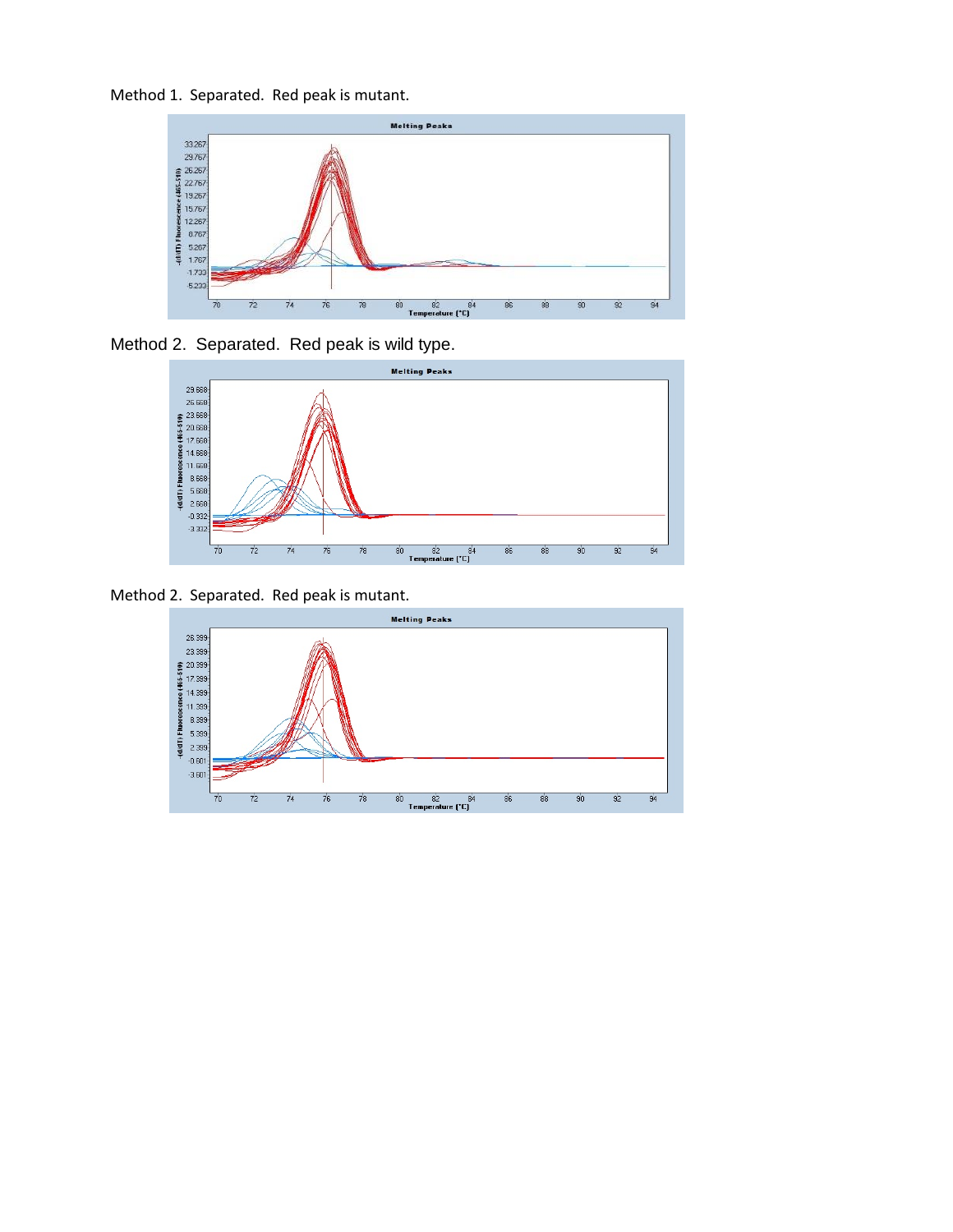|          | Key   | 86                              |  |      |     |          | <b>Key</b> | 86    |                      |      |
|----------|-------|---------------------------------|--|------|-----|----------|------------|-------|----------------------|------|
| Method 1 |       |                                 |  |      |     | Method 2 |            |       |                      |      |
| Name     | Tm1   | Area1 Tm2 Area2 Call            |  |      |     | Name     | Tm1        | Area1 | Tm2 Area2 Call       |      |
|          |       | 315 84.48 44.9                  |  | Wild |     |          | 315 84.48  | 42.02 |                      | Wild |
|          |       | 316 84.41 50.72                 |  | Wild |     |          | 316 84.48  | 46.1  |                      | Wild |
|          |       | 317 78.81 27.68 84.48 41.94 Het |  |      |     |          | 317 76.87  |       | 20.1 84.57 37.77 Het |      |
|          |       | 318 84.23 43.68                 |  | Wild |     |          | 318 84.48  | 39.52 |                      | Wild |
| wt       | 84.52 | 48.5                            |  | Wild | wt  |          | 84.48      | 46.5  |                      | Wild |
| cre      |       | 79.38 42.65 84.56 26.53 Het     |  |      | cre |          | 76.87      |       | 55.7 84.57 19.36 Het |      |
| ntc      |       |                                 |  |      | ntc |          |            |       |                      |      |

Method 1. Left peak is Cre. Right peak is internal control.



Method 2. Left peak is Cre. Right peak is internal control.

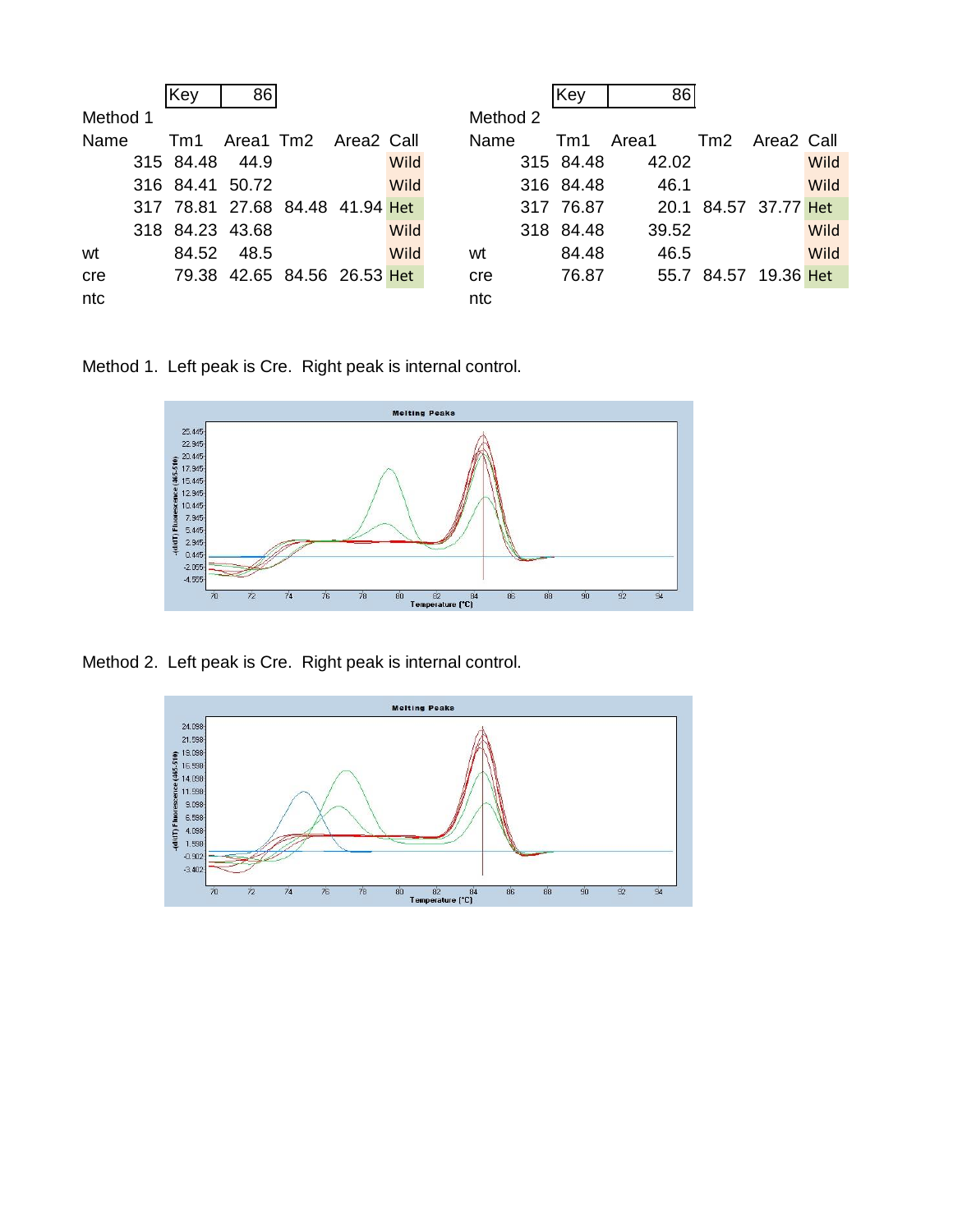|                 | Cre was detected utilizing SYBR Green melting curve analysis. The Cre mutant allele and gt(Rosa) control were<br>amplified using SYBR Green PCR Mix (Cre forward primer CGAGTGATGAGGTTCGCAAG, Cre reverse primer<br>GGCAAACGGACAGAAGCATT, gt(Rosa)Forward primer GTTATCAGTAAGGGAGCTGCAGTGG, gt(Rosa) Reverse primer<br>Method 1 AGTTGCAGATCACGAGGGAA) and run on a Roche LightCycler 480 with conditions suggested for SYBR Green<br>amplification. Analysis was performed using the Tm calling module of the Roche LightCycler 480 Software,<br>release 1.5.1. Cre amplicon was detected at a melting point of 78°C and the melting point of the gt(Rosa) control<br>amplicon was 85°C. Homozygotes and Heterozygotes not differentiated by assay.                                   |
|-----------------|---------------------------------------------------------------------------------------------------------------------------------------------------------------------------------------------------------------------------------------------------------------------------------------------------------------------------------------------------------------------------------------------------------------------------------------------------------------------------------------------------------------------------------------------------------------------------------------------------------------------------------------------------------------------------------------------------------------------------------------------------------------------------------------|
|                 | Cre was detected utilizing SYBR Green melting curve analysis. The Cre mutant allele and gt(Rosa) control were<br>amplified using SYBR Green PCR Mix (Cre forward primer ACCGTACACCAAAATTTGCCT, Cre reverse primer<br>CTTGCGAACCTCATCACTCG, gt(Rosa)Forward primer GTTATCAGTAAGGGAGCTGCAGTGG, gt(Rosa) Reverse primer<br>Method 2 AGTTGCAGATCACGAGGGAA) and run on a Roche LightCycler 480 with conditions suggested for SYBR Green<br>amplification. Analysis was performed using the Tm calling module of the Roche LightCycler 480 Software, release<br>1.5.1. Cre amplicon was detected at a melting point of 80°C and the melting point of the gt(Rosa) control<br>amplicon was 85°C. Homozygotes and Heterozygotes not differentiated by assay.                                  |
|                 | Flp was detected utilizing SYBR Green melting curve analysis. The Flp mutant allele and gt(Rosa) control were<br>amplified using SYBR Green PCR Mix (Flp forward primer TGCCGGTCCTATTTACTCGT, Flp reverse primer<br>TACTTCTTTAGCGCAAGGGGTAG, gt(Rosa) forward primer GTTATCAGTAAGGGAGCTGCAGTGG, gt(Rosa) reverse primer<br>Method 1 AGTTGCAGATCACGAGGGAA) and run on a Roche LightCycler 480 with conditions suggested for SYBR Green<br>amplification. Analysis was performed using the Tm calling module of the Roche LightCycler 480 Software,<br>release 1.5.1. Flp amplicon was detected at a melting point of 76.2°C and the melting point of the gt(Rosa)<br>control amplicon was 84.4°C. Homozygotes and Heterozygotes not differentiated by assay.                           |
|                 | Flp was detected utilizing SYBR Green melting curve analysis. The Flp mutant allele and gt(Rosa) control were<br>amplified using SYBR Green PCR Mix (Flp forward primer TGTTGTGGGAAATTGGAGCG, Flp reverse primer<br>AGTGCGAAGTAGTGATCAGGT, gt(Rosa) forward primer GTTATCAGTAAGGGAGCTGCAGTGG, gt(Rosa) reverse primer<br>Method 2 AGTTGCAGATCACGAGGGAA) and run on a Roche LightCycler 480 with conditions suggested for SYBR Green<br>amplification. Analysis was performed using the Tm calling module of the Roche LightCycler 480 Software,<br>release 1.5.1. Flp amplicon was detected at a melting point of 76.2°C and the melting point of the gt(Rosa)<br>control amplicon was 84.4°C. Homozygotes and Heterozygotes not differentiated by assay.                             |
| <b>Method 1</b> | Cyp2r1 was detected utilizing SYBR Green melting curve analysis. The wild type and mutant alleles were amplified<br>in separate reactions using SYBR Green PCR Mix (wild forward primer CAGTAAGGTATAGCATGCATTGTTC, wild<br>reverse primer CAGCTTGAAGTGAGGGGAGA, mutant forward CAGTAAGGTATAGCATGCATTGTTC and mutant<br>reverse TCGTGGTATCGTTATGCGCC) and run on a Roche LightCycler 480 with conditions suggested for SYBR Green<br>amplification. Analysis was performed using the Tm calling module of the Roche LightCycler 480 Software, release<br>1.5.1. Wild type amplicon was detected at a melting point of 76.5°C and the melting point of the mutant<br>amplicon was 76°C. All Genotypes should be detectable, however, no homozygotes have been detected at this<br>time. |
| <b>Method 2</b> | Cyp2r1 was detected utilizing SYBR Green melting curve analysis. The wild type and mutant alleles were amplified<br>in separate reactions using SYBR Green PCR Mix (wild forward primer CCAGTAAGGTATAGCATGCATTG, wild<br>reverse primer TACCAGCTTGAAGTGAGGGG, mutant forward CCAGTAAGGTATAGCATGCATTG and mutant<br>reverse TCGTGGTATCGTTATGCGCC) and run on a Roche LightCycler 480 with conditions suggested for SYBR Green<br>amplification. Analysis was performed using the Tm calling module of the Roche LightCycler 480 Software, release<br>1.5.1. Wild type amplicon was detected at a melting point of 76.6°C and the melting point of the mutant<br>amplicon was 76°C. All Genotypes should be detectable, however, no homozygotes have been detected at this<br>time.     |